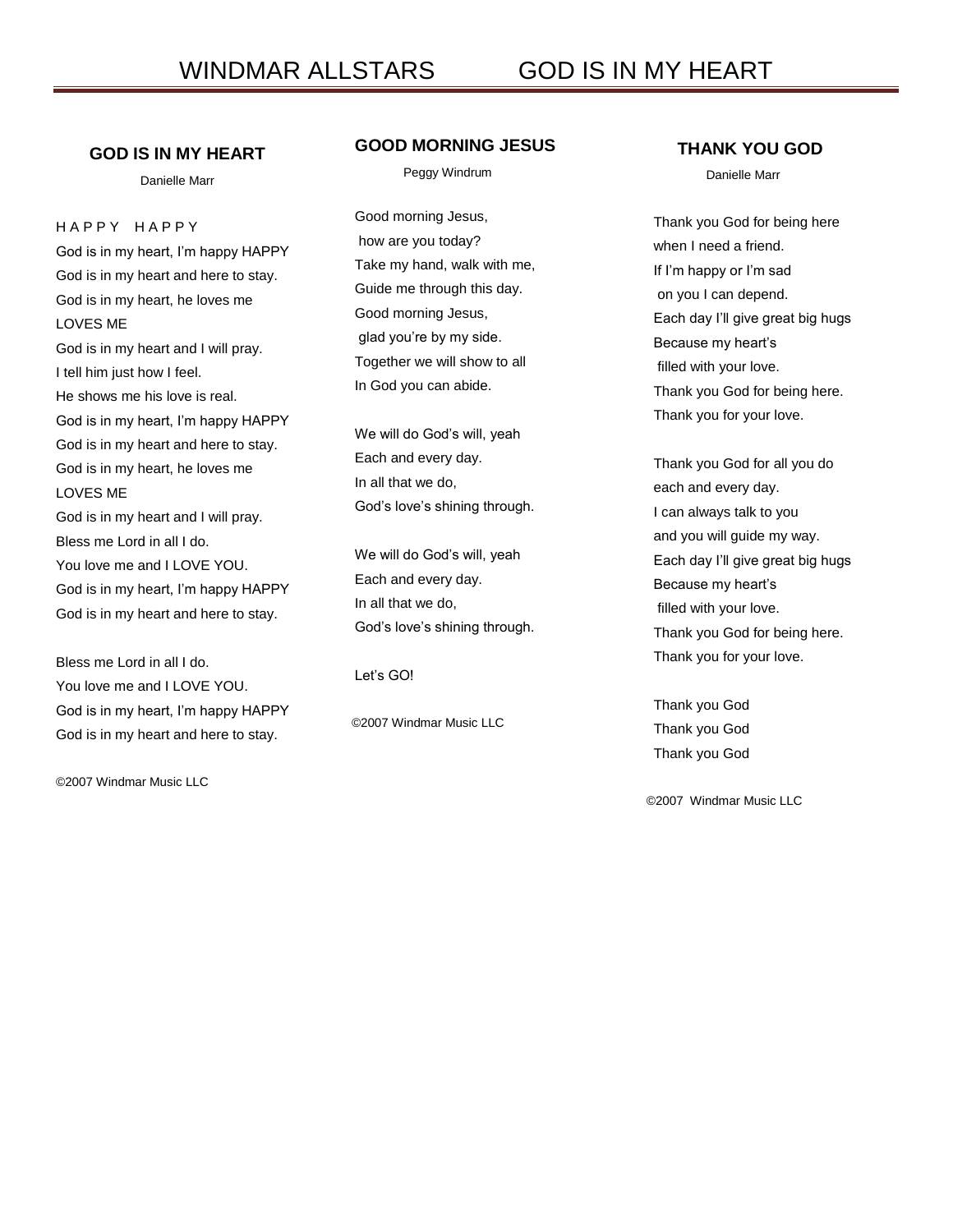# **LET GOD'S LOVE**

## **SHINE THROUGH**

Peggy Windrum

## SMILE

Smile at one another. Let God's love shine through. When you take the time to smile, Someone smiles with you. LAUGH Laugh with one another. Let God's love shine through. When you take the time to laugh. Someone laughs with you. SING- repeat LOVE-repeat

SHARE-repeat JUMP-repeat CLAP-repeat PRAY-repeat

Smile, Laugh, Sing, Love, Share, Jump Clap, Pray But most of all Let God's love shine through

©2007 Windmar Music LLC

#### **GOD'S TREE**

Danielle Marr

I am a branch and God is my tree. Planted his roots so deeply for me. The life of Jesus flows through this tree.

Together we will bloom.

A branch might not live without a tree. Without a branch a tree looks empty. I chose God to be my tree. And my heart's full, and my heart's full And my heart's full of love.

We are the branches of Gods' tree. Safe and secure we're planted in thee. We chose God to be our tree. And my heart's filled, and my heart's filled And our heart's full of love.

©2007 Windmar Music LLC

#### **LISTEN TO MY HEART**

Danielle Marr

If listen to my heart God tells me What I need to know. He is always with me Everywhere I go.

God speaks to my heart and God will speak to your heart, yes God speaks to my heart, and God will speak to your heart

When I listen I thank God for Jesus Took our sins away. Holy Spirit he gave us So we could live his way.

God speaks to my heart and God will speak to your heart, yes God speaks to my heart, and God will speak to your heart God speaks to my heart and God will speak to your heart, yes God speaks to my heart, I learned to listen to my heart

©2007 Windmar Music LLC